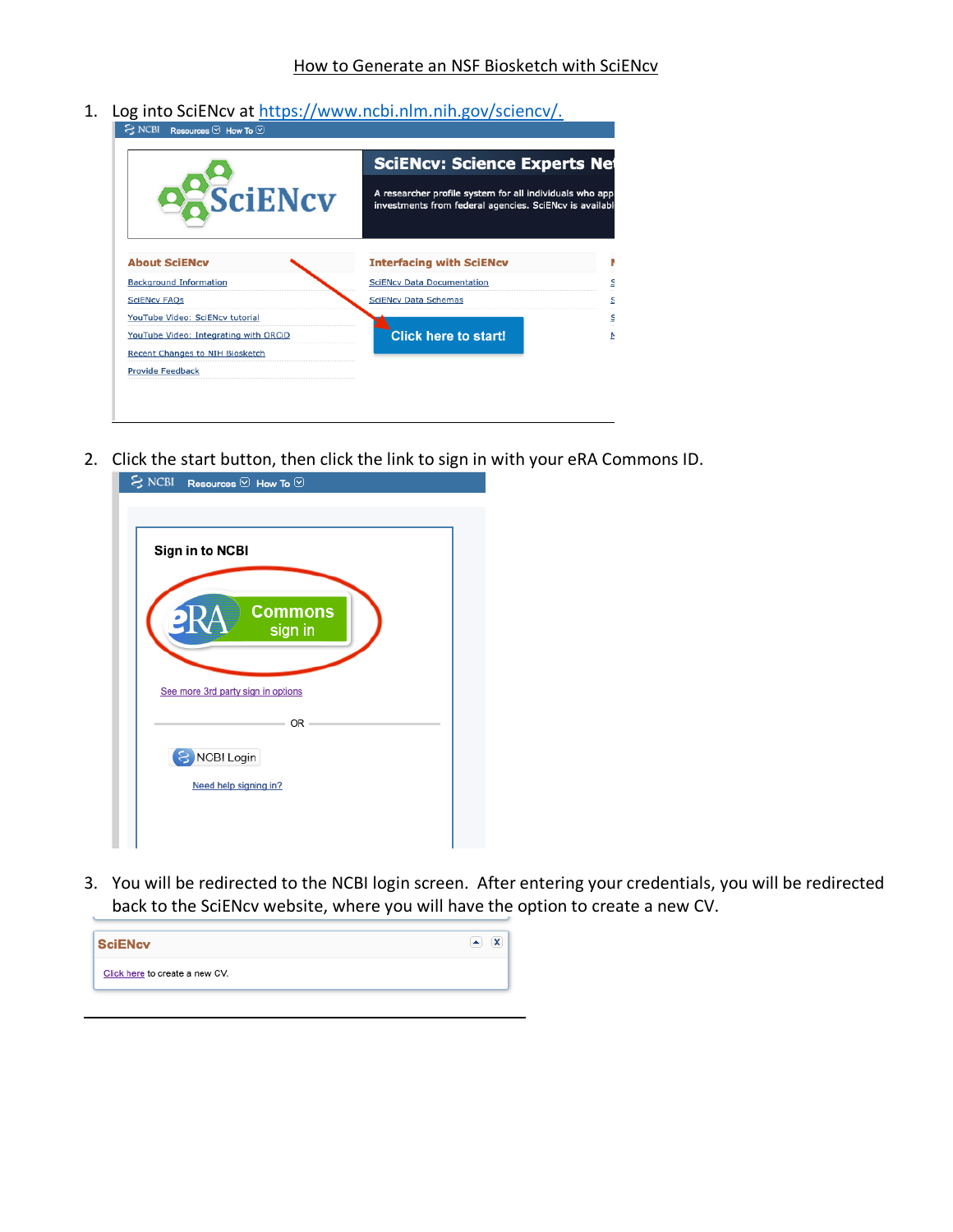## 4. Choose the options indicated below:

| <b>Create a New Biosketch</b> |                                                                                                                                                                                                                  |                                  |  |
|-------------------------------|------------------------------------------------------------------------------------------------------------------------------------------------------------------------------------------------------------------|----------------------------------|--|
| <b>Biosketch name</b>         |                                                                                                                                                                                                                  |                                  |  |
|                               | Enter a name to help you to identify this biosketch<br>NIH Biosketch<br>NIH Fellowship Biosketch<br><b>O</b> NSF Biosketch<br>IES Biosketch<br>Select a format for this biosketch<br>Start with a blank document |                                  |  |
| Format                        |                                                                                                                                                                                                                  |                                  |  |
|                               |                                                                                                                                                                                                                  |                                  |  |
|                               |                                                                                                                                                                                                                  |                                  |  |
|                               |                                                                                                                                                                                                                  |                                  |  |
|                               |                                                                                                                                                                                                                  |                                  |  |
| Choose data source            |                                                                                                                                                                                                                  |                                  |  |
|                               | Existing Biosketch:                                                                                                                                                                                              |                                  |  |
|                               | You do not have an existing biosketch to copy.                                                                                                                                                                   |                                  |  |
|                               |                                                                                                                                                                                                                  |                                  |  |
|                               | External source:                                                                                                                                                                                                 | National Science Foundation<br>▼ |  |
|                               | You must link to a NSF account to use this option.<br>Documentation on how to link an external account is available here.                                                                                        |                                  |  |
|                               |                                                                                                                                                                                                                  |                                  |  |
| <b>Sharing</b>                | <b>O</b> Private<br>Public                                                                                                                                                                                       |                                  |  |
|                               |                                                                                                                                                                                                                  |                                  |  |
|                               | You can change the shared settings at any time.                                                                                                                                                                  |                                  |  |
|                               |                                                                                                                                                                                                                  | Cancel<br><b>Create</b>          |  |

- 5. You will then be taken to a screen to build out your NSF biosketch.
- 6. You can edit your name (add credentials, middle initial, etc) and add an address/email by clicking the Edit button next to your name.

| <b>Edit Personal Information</b> | $\overline{\mathbf{x}}$                      |
|----------------------------------|----------------------------------------------|
| <b>Required Information</b>      |                                              |
|                                  | * required field                             |
| First Name: *                    | Bob                                          |
| Last Name: *                     | Smith<br>۰                                   |
| <b>Optional Information</b>      |                                              |
|                                  | add another address line<br>A                |
| City:                            |                                              |
| State:                           | $\overline{\phantom{a}}$                     |
| Country:                         |                                              |
| Postal/zip code:                 |                                              |
| Email:                           |                                              |
|                                  | ORCID iD: Add your ORCID iD to this profile? |
| Save<br>Cancel                   |                                              |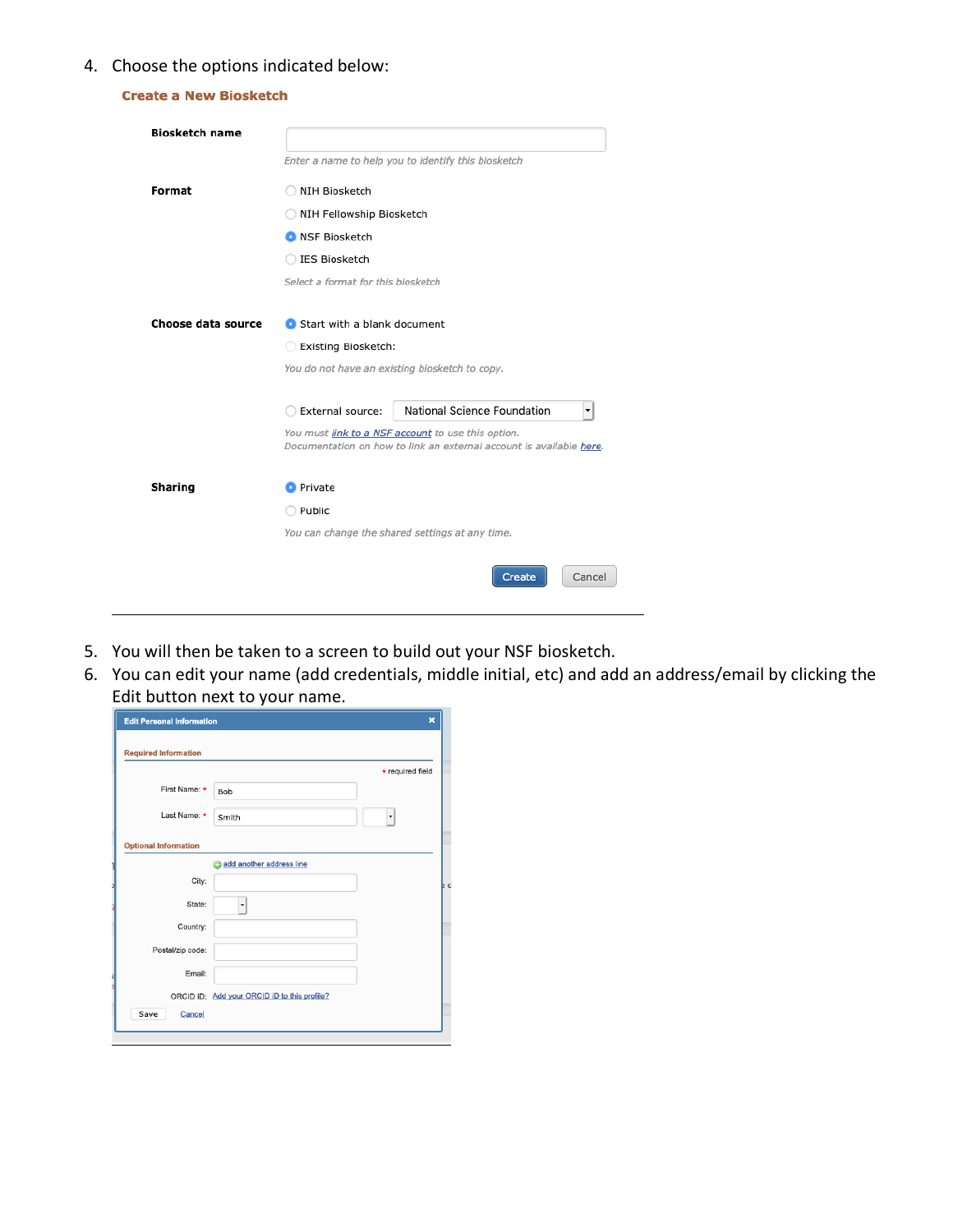7. Add degrees and postdoctoral positions in the Professional Preparation section:



8. Enter degrees earned with the Degree radio button checked.

|         | Add new degree  |                                                             | $\mathbf x$      |  |
|---------|-----------------|-------------------------------------------------------------|------------------|--|
|         |                 |                                                             | * required field |  |
| Сt      |                 | This entry is <b>O</b> Degree <b>O</b> Training             |                  |  |
| or      | School: *       |                                                             |                  |  |
|         | City:           |                                                             |                  |  |
|         | State/Province: |                                                             |                  |  |
| s       | Country:        |                                                             |                  |  |
|         | Degree:*        | Choose a degree                                             | ۰                |  |
|         | Field of Study: |                                                             |                  |  |
| u       | From:           | $\star$<br>YYYY<br>MM<br>YYYY<br>To:<br>MM                  |                  |  |
| f<br>эc | Save            | Save & add another entry<br>Cancel                          |                  |  |
|         |                 | form resource cocator (ORC) or other Persistent Identifier. |                  |  |

9. Enter postdoctoral positions with the Training radio button checked. Choose Postdoctoral Fellow from the Training dropdown menu.a T

n.

| <b>Add new training</b>      |                                                                                              | $\mathbf x$      |
|------------------------------|----------------------------------------------------------------------------------------------|------------------|
|                              |                                                                                              | * required field |
| сt<br>This entry is          | Degree Training                                                                              |                  |
| Organization: *<br><u>IC</u> |                                                                                              |                  |
| City:                        |                                                                                              |                  |
| State/Province:              |                                                                                              |                  |
| Country:                     |                                                                                              |                  |
| Training:                    | √ NIH training grant<br>Fellow                                                               |                  |
| Description:                 | <b>Graduate Student</b>                                                                      |                  |
| From:                        | <b>Postdoctoral Fellow</b><br>Resident<br>(leave blank if present)<br>YYYY<br>Other training |                  |
| $\frac{4}{5}$<br>Save<br>١c  | Save & add another entry<br>Cancel                                                           |                  |
|                              | form resource cocator (ORC) or other Persistent Identifier.                                  |                  |